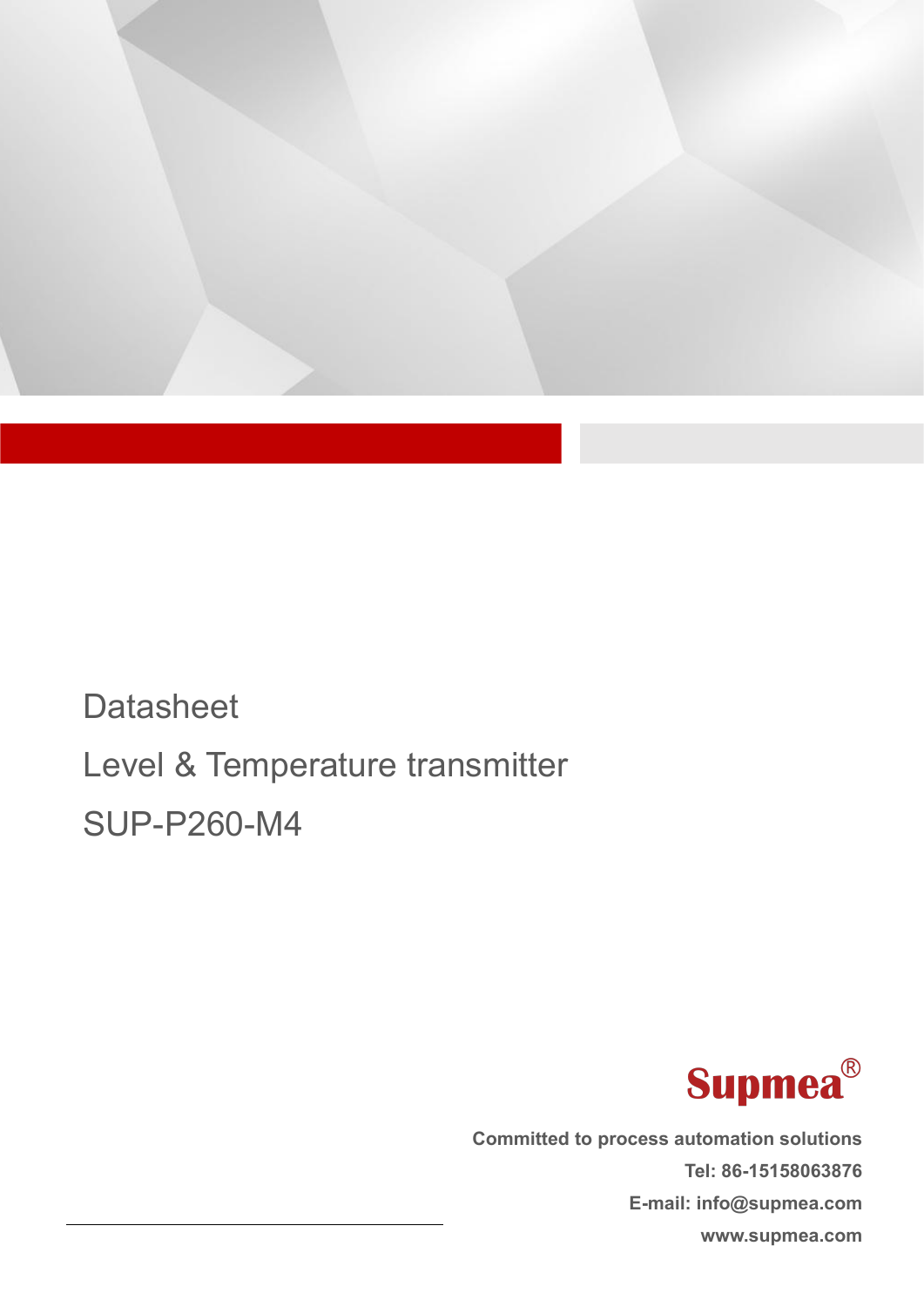

## **Datasheet**

The transmitter integrates Level and temperature measurement, is applied to fluid depth measurement at industrial areas, transfers measured depth value to standard signal such as  $(4~20)$ mA /  $(0~5)$ V/ RS485. The products with carefully designed, component screening, process verification and curing, cyclic loading and aging, environmental simulation testing and other processes to ensure that each product is stable and reliable. It matches various instruments, and is widely used in transportation,oil,chemical, metallurgical, light industry and other fields.

### **Application**

- Deep well and borehole measurements
- **Level measurement in open bodies of water**
- Sewage lift and pumping stations
- Settling ponds and rainwater basins
- Ground water monitoring
- **Drinking water system**
- Vessel and storage systems
- Overfilling and no-load operation monitoring
- Level measurement in rivers and lakes



## **Features**

- Slender design
- **Level & Temperature 2 in 1**
- Durable 316 SS construction for reliable, long life in harsh environments
- good long term stability
- Diaphragm is protected from physical damage and turbulence
- **EXCELLENT Chemical compatibility for wide** application use
- Ingress protection up to IP 68
- Optional cases

**Submersible level transmitter**

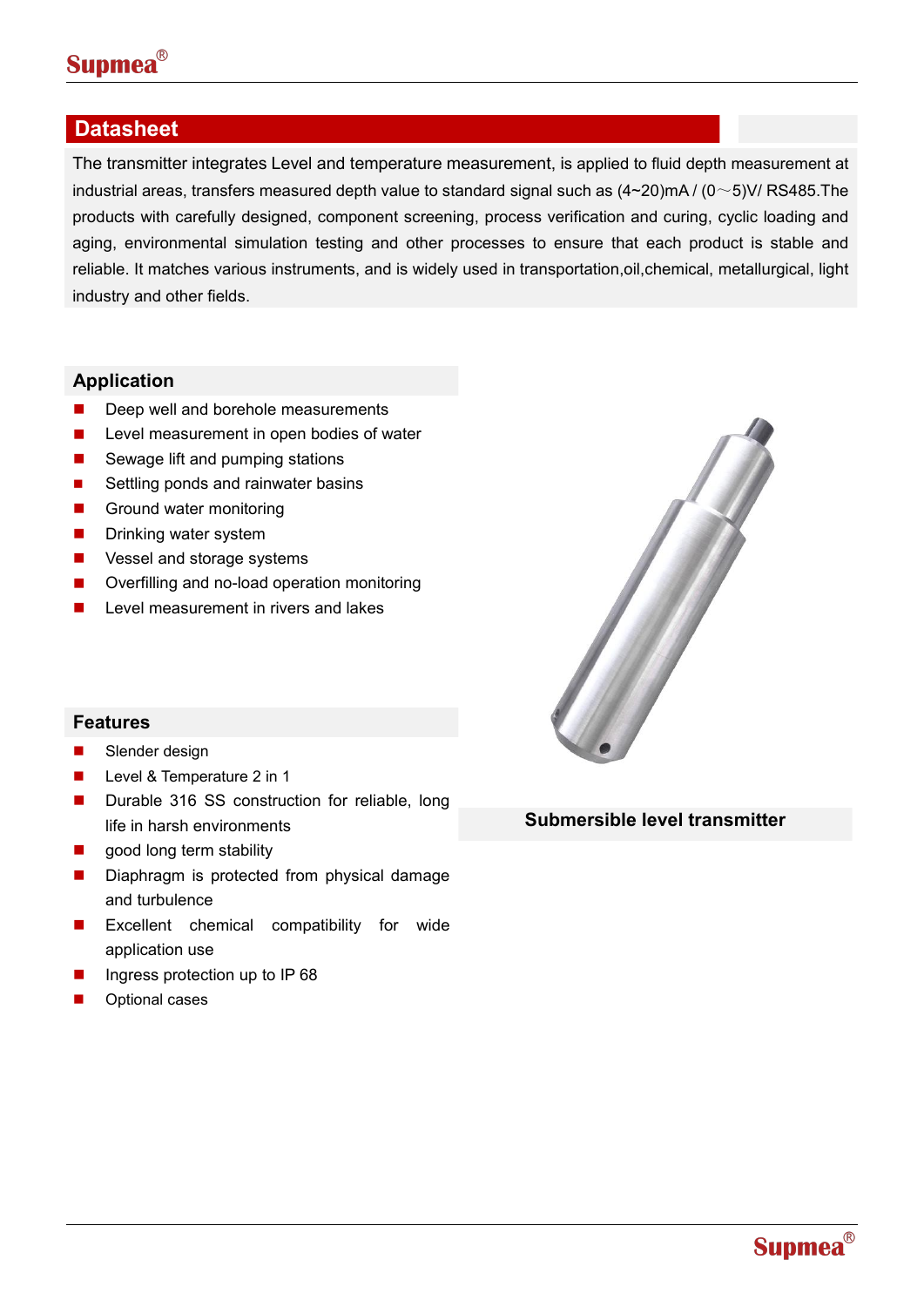

## **Parameter**

|      | <b>Relative pressure</b> |      |      |       |       |       |     |       |
|------|--------------------------|------|------|-------|-------|-------|-----|-------|
| bar  | 00.25                    | 00.4 | 00.6 | 01    | 01.6  | 02.5  | 04  | 05    |
| mH2O | 02.5                     | 04   | 06   | 010   | 016   | 025   | 040 | 050   |
| psi  | 03.6                     | 05.8 | 07.8 | 014.5 | 023.2 | 036.2 | 058 | 072.5 |

The given measuring ranges are also available in mbar, kPa and MPa.

| <b>Parameter</b>              |                                               |  |  |
|-------------------------------|-----------------------------------------------|--|--|
| Measure range                 | Level: $(0 \sim 100)$ m                       |  |  |
|                               | Temperature: $(0 \sim 50)$ °C                 |  |  |
| Accuracy                      | Temperature : 1.5%FS                          |  |  |
|                               | Level: 0.5%FS                                 |  |  |
| <b>Stability</b>              | ±0.25%FS/Year                                 |  |  |
| Zero temperature drift        | ±0.05%FS/°C                                   |  |  |
| Sensitivity temperature drift | ±0.05%FS/°C                                   |  |  |
| Compensation temperature      | $0\nthicksim50^{\circ}\!C$                    |  |  |
| Medium temperature            | -20 $\sim$ 65°C                               |  |  |
| <b>Supply</b>                 | $12\sim30$ VDC                                |  |  |
| Output                        | <b>RS485</b>                                  |  |  |
| Load resistance               | Current mode: $\leq$ (U-12) /0.02( $\Omega$ ) |  |  |
| Ingress Protection            | <b>IP68</b>                                   |  |  |

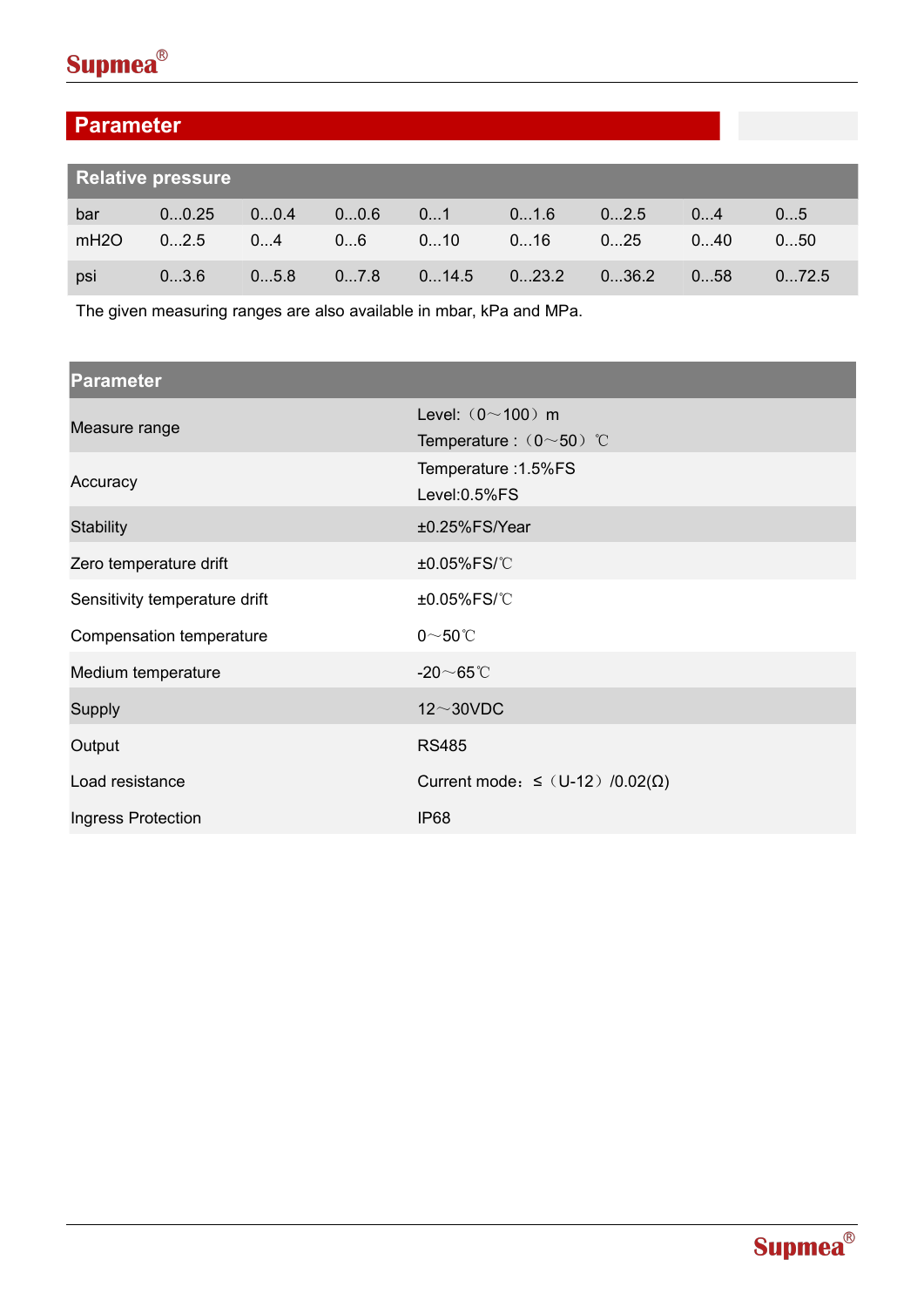## **Supmea**<sup>®</sup>



## **Dimension Wiring diagrams**



RS485 output: Red:Vcc+ Green:Vcc- Yellow:TX(A) Blue:RX(B) Black:Shield Wire

| <b>Ordering code</b>                    |                 |                |                          |              |                       |
|-----------------------------------------|-----------------|----------------|--------------------------|--------------|-----------------------|
|                                         |                 |                |                          |              |                       |
| SUP-P260-M4-R(0~10)-J5-CT1-D0-V1-CS5    | Description     |                |                          |              |                       |
| SUP-P260-M4<br>$\overline{\phantom{0}}$ |                 |                | $\overline{\phantom{0}}$ |              |                       |
| $R(XX \sim XX)$<br>Range                |                 |                |                          |              | $0 - 100m$            |
|                                         |                 |                |                          |              | Level 0.5%FS          |
| J <sub>5</sub><br>Accuracy              |                 |                |                          |              | Temperature 1.5%FS    |
|                                         | CT <sub>1</sub> |                |                          |              | PE                    |
| Cable material                          | CT <sub>2</sub> |                |                          |              | PU                    |
| Communication                           |                 | D0             |                          |              | Without communication |
|                                         |                 | D <sub>1</sub> |                          |              | <b>RS485</b>          |
| Power supply                            |                 |                | V <sub>1</sub>           |              | 12~30VDC(Standard)    |
|                                         |                 |                | CS <sub>5</sub>          | 5m(Standard) |                       |
| Cable length                            |                 |                | <b>CSXX</b>              | Customized   |                       |

Note: Only one of communication and Signal output can be selected